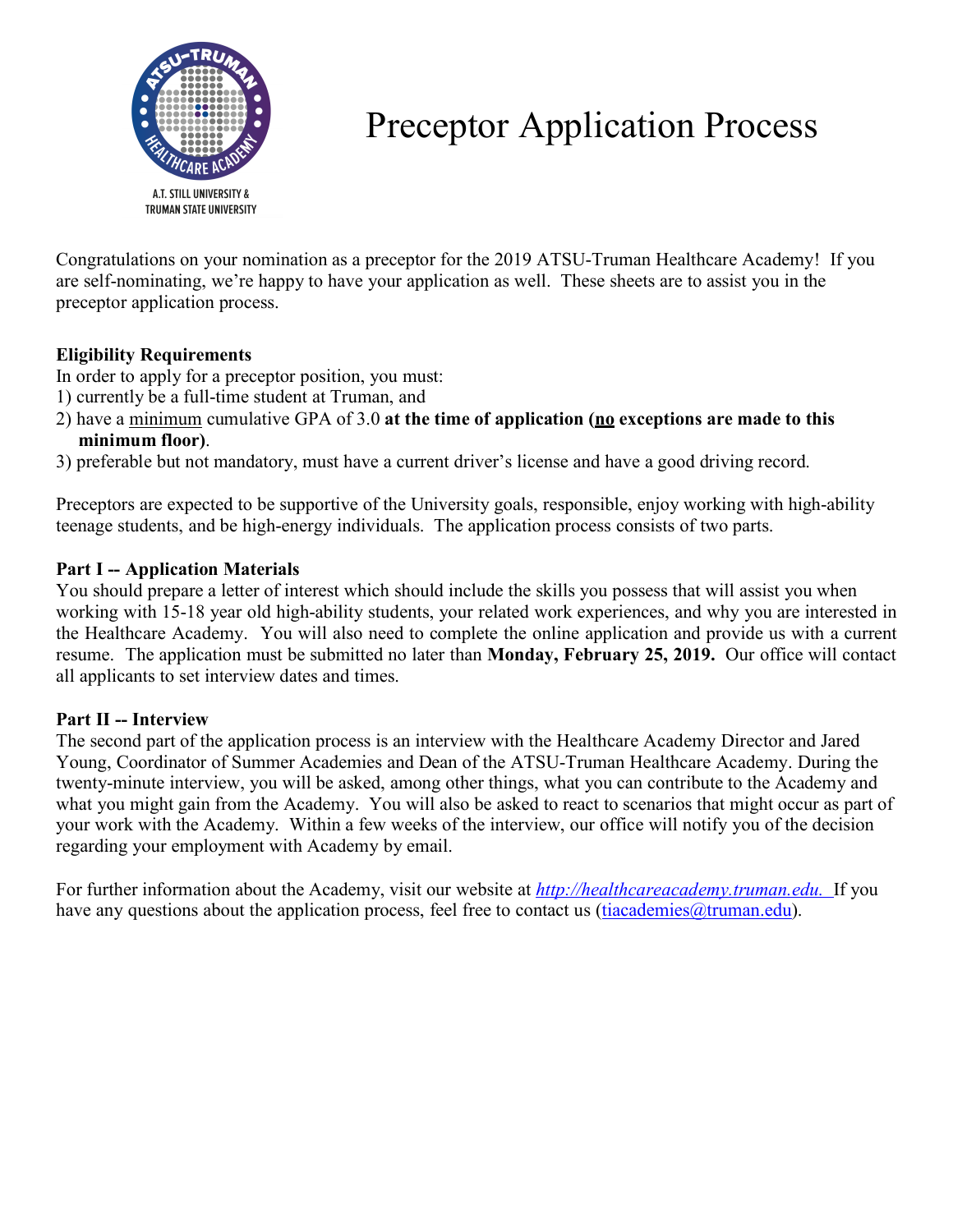#### **BEFORE THE ACADEMY**

Preceptors are **required** to attend orientation during the spring. Preceptors will also participate in an intensive training session once they move in.

Preceptors will be **required** to complete van training with the Department of Public Safety on campus and attend CPR & First Aid training prior to their arrival for their respective program. Specific dates will be scheduled for you for these training sessions and you will be notified of the dates with your hiring packet**. NOTE:** In the event that you do not show-up for your CPR/First Aid training, you will be required to pay for your cancelled spot. This charge may exceed \$60 per cancellation.

Preceptors will be required to complete a background check and have fingerprinting done. Specific dates will be set for this and you will be notified of the dates with your hiring packet. It is important that this requirement be completed by the deadline so that the University can receive the report back prior to your contract start date.

#### If you do not complete all of the requirements listed above by the set deadlines, you may risk losing **employment.**

#### **DURING THE ACADEMY**

#### **Preceptors' responsibilities lie in three basic areas:**

#### **Classroom**

- Assist faculty members with instruction each day.
- Assist students in getting the maximum benefit from classroom time.
- Oversee student work during informal work time, such as when preparing reports and projects.

#### **Resident Counselor**

- Encourage faculty, staff, and student interaction.
- Serve as a role model for students.
- ◆ Develop close ties with students in your area.
- ♦ Be a resource person for students.
- **◆** Be alert to problems students may reveal.
- Enforce curfews, lights out, and other Academy regulations.

#### **Staff**

- Report to the Director of the Academy.
- **◆** Attend daily staff meetings.
- Work together with other staff members for the benefit of the students.
- **Preceptors, in teams or individually, help lead thematic or fun activities each evening.**
- Seek student input for ideas and development of activities.
- Operate university vehicles as necessary (university training will be provided and students **must** clear a background check).
- Assist students during orientation.
- Assist on first and last days with transportation to and from the Kansas City and Kirksville airports.
- $\triangle$  The Director and Dean may assign additional duties during the Academy.

#### **AFTER THE ACADEMY**

Preceptors will be responsible for cleaning up and storing of all material